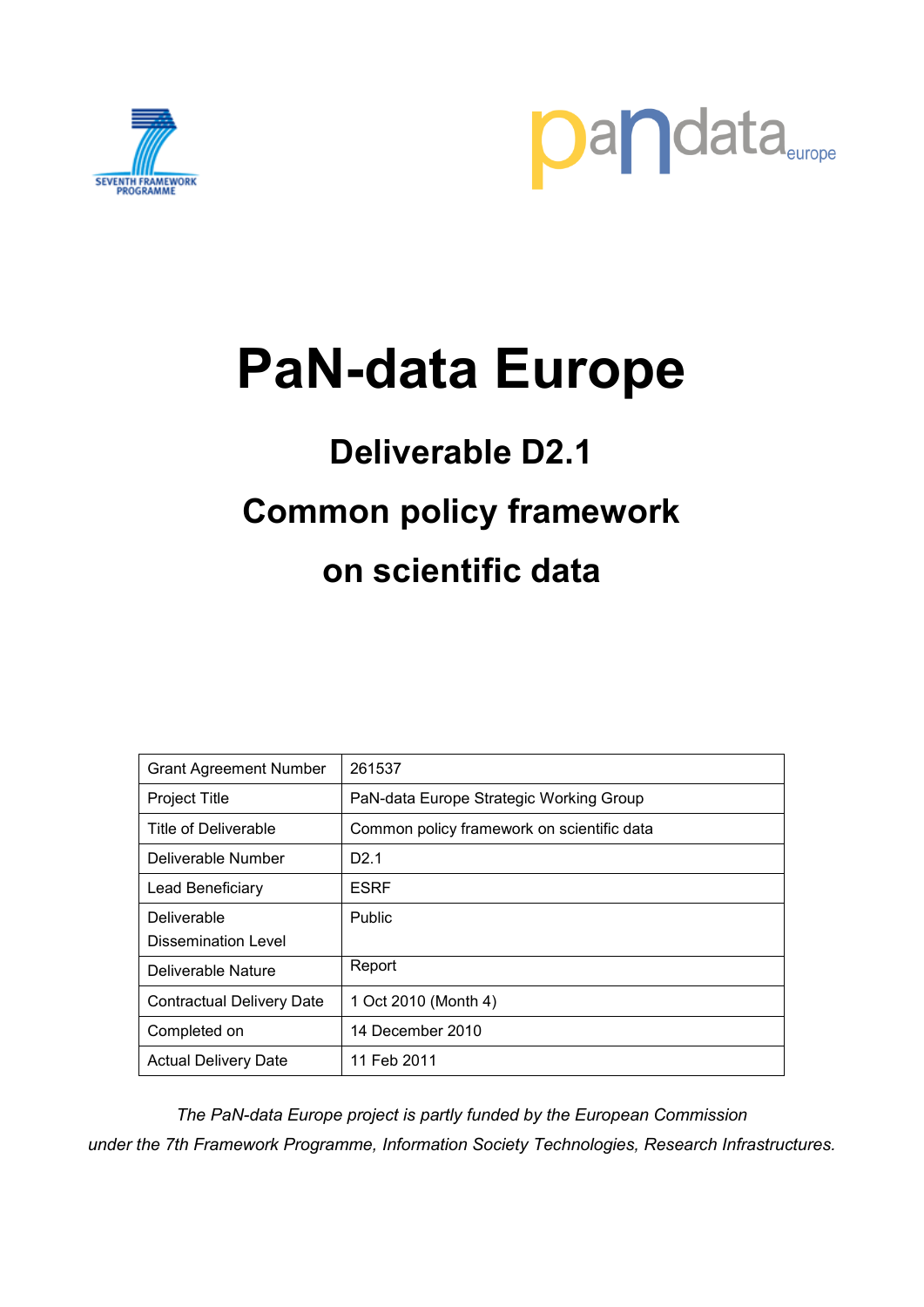#### **Abstract**

The increasingly high profile of issues surrounding preservation and access of research data makes it important to work towards harmonisation of data polices across the research base. PaNdata brings together a significant number of major world class European research infrastructures to lay the foundation for a fully integrated, pan-European, information infrastructure supporting the complete scientific cycle from experiment definition to publication. The participating facilities are used by researchers in universities, publicly funded research entities, and industry. This document describes the common framework for scientific data management at photon and neutron facilities. This document and any future revisions is also available at [www.pandata.eu.](http://www.pandata.eu/)

#### **Keyword list**

Data, Metadata, Data policy, Data Access, Data catalogue, Preservation, Curation

#### **Document approval**

Approved for submission to EC by all partners on 11 February 2011.

#### **Revision history**

| <b>Issue</b> | Author(s)                    | Date                | <b>Description</b>                                                                        |
|--------------|------------------------------|---------------------|-------------------------------------------------------------------------------------------|
| V1.0         | M. Wilson and R. McGreevy    | 19 June 2009        |                                                                                           |
| V1.1         | R. Dimper                    | 30 June 2009        |                                                                                           |
| V1.2         | H.-J. Weyer                  | 8 July 2009         | New introduction                                                                          |
| V1.3         | F. Schlünzen and H.-J. Weyer | <b>July 2009</b>    | Comments by e-mail                                                                        |
| V1.4         |                              | 5 October 2010      | Minor changes at Berlin PaN-data meeting                                                  |
| V1.5         | R. Dimper                    | 14 October 2010     | Complete rework, removed e-mails, integrated comments, removed<br>facility specific parts |
| V1.6         | M. Könnecke, S. Egli         | 21 October<br>2000  | Additions from PSI draft hopefully useful for the other sites as well                     |
| V1.7         | R. Dimper                    | 14 November<br>2010 | Implemented various remarks from partners                                                 |
| V1.8         | R. Dimper                    | 14 December<br>2010 | Final version                                                                             |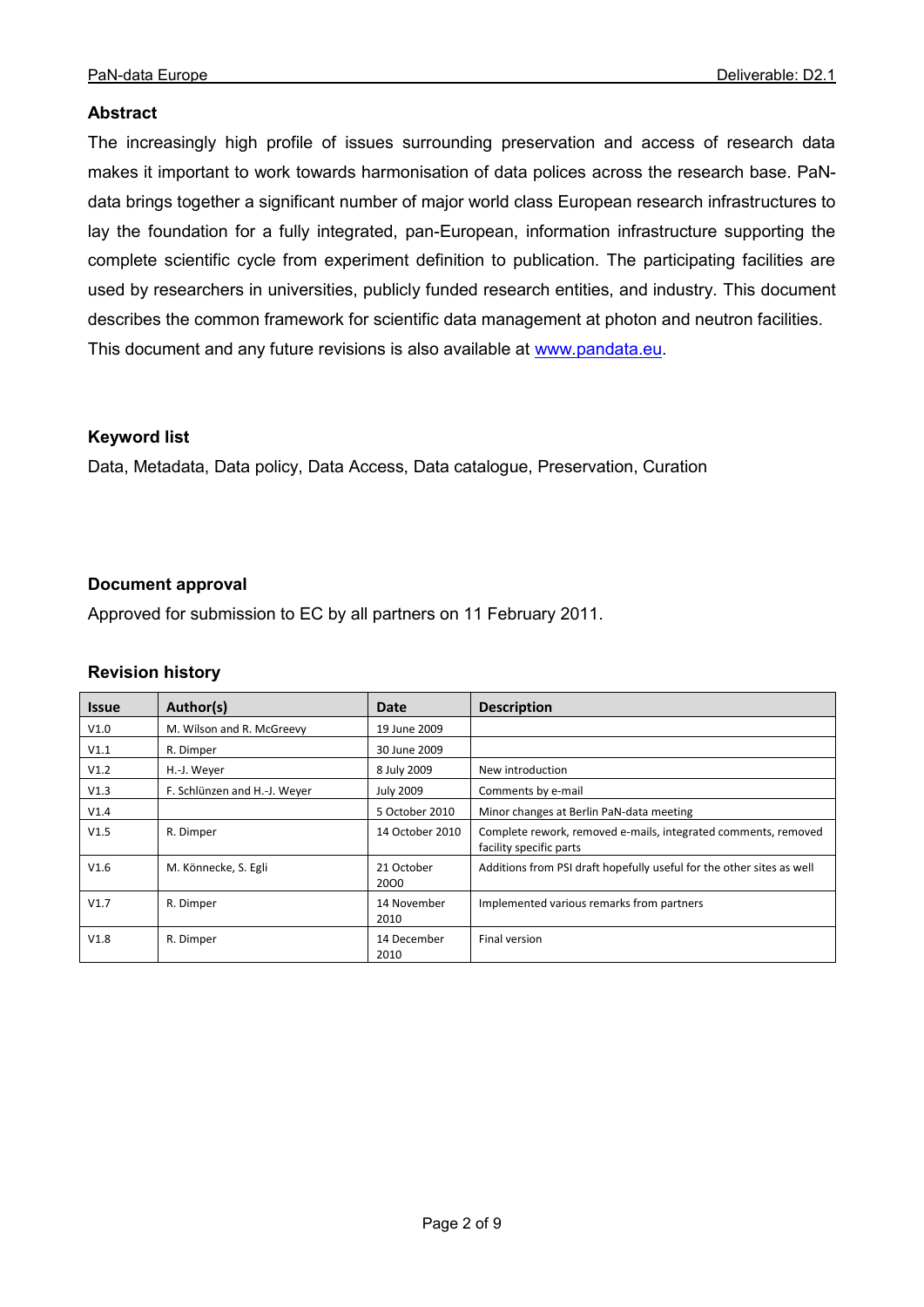### **Table of contents**

Page

| $\mathcal{P}$ |  |
|---------------|--|
|               |  |
|               |  |
| 6             |  |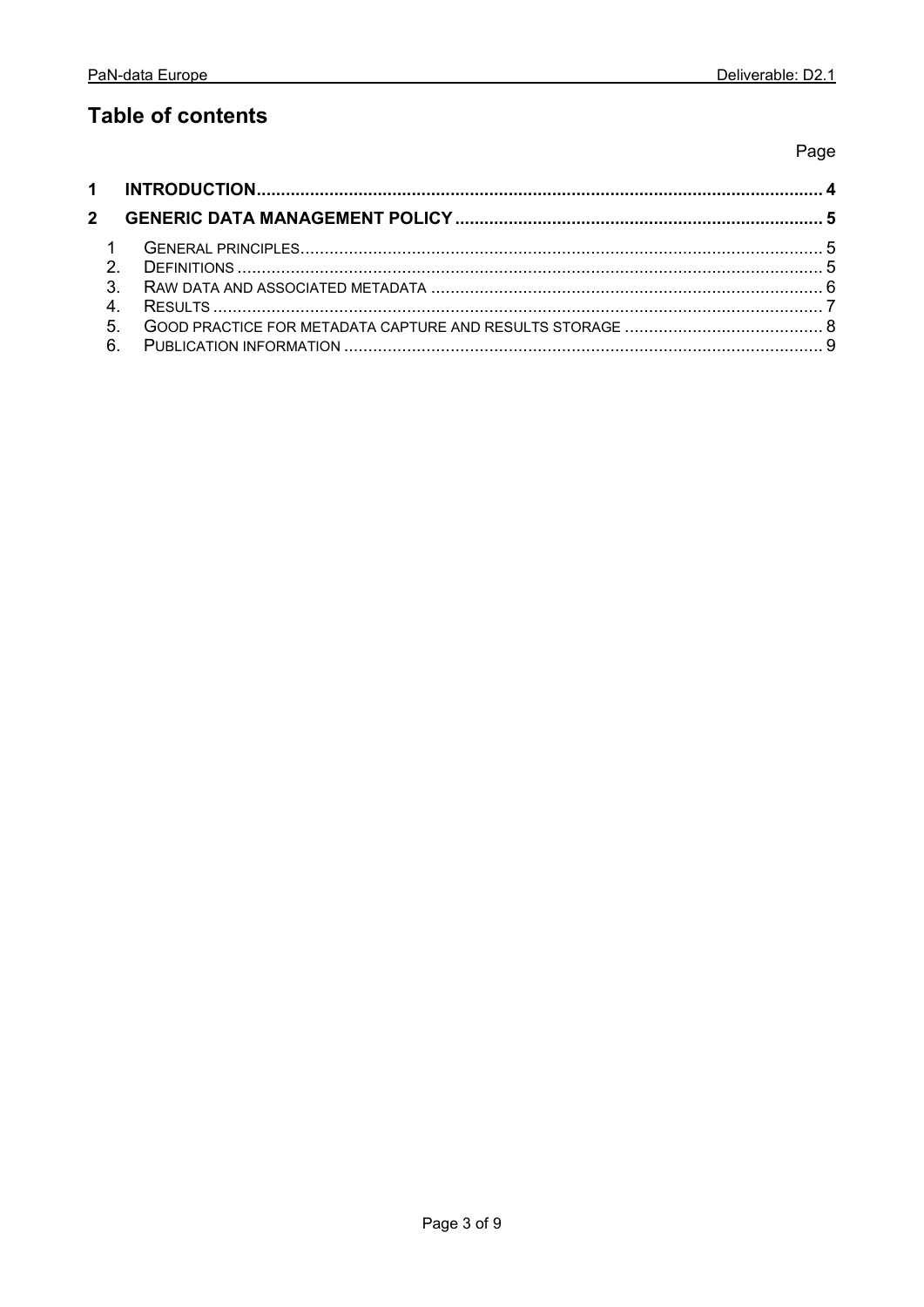#### <span id="page-3-0"></span>**1 Introduction**

The increasingly high profile of issues surrounding preservation and access of research data makes it important to work towards harmonisation of data polices across the research base. PaNdata brings together a significant number of major world class European research infrastructures to lay the foundation for a fully integrated, pan-European, information infrastructure supporting the complete scientific cycle from experiment definition to publication.

This document describes the common framework for scientific data management at photon and neutron facilities. The participating facilities are used by researchers in universities, publicly funded research entities, and industry. The general process includes the generation of raw data from each experiment, which is then analysed by the research team. The results of non-proprietary research are published in the standard periodic literature and publicly available. In case of proprietary research, beamtime has to be purchased by the experimental team and the results are kept confidential.

The data format recommended by PaN-data for the raw data is NEXUS/HDF5, which in addition to the detector data includes administrative metadata, instrument metadata and scientific metadata. The data framework presented in this document focuses on this "raw data" stage. It must be stressed that the full strength of this digital approach is only reached when all data from detector data to final publication are included, giving full advantage to the experimenting team and the scientific community.

The framework has been strongly influenced by the OECD's "Principles and guidelines for access to research data from public funding". It strives for a careful balance between aspects of competition and collaboration in science.

Having an open access data policy with data in well defined formats has many benefits:

- Raw data becomes open to scrutiny by other researchers which helps to uncover cases of scientific fraud. Thus open access policies foster scientific integrity.
- It makes previously measured data available for further analysis without the necessity to  $\bullet$ remeasure the same sample.
- It promotes interdisciplinary research.  $\bullet$
- Scientists can mine data in previously unknown ways or reapply new methods to existing data.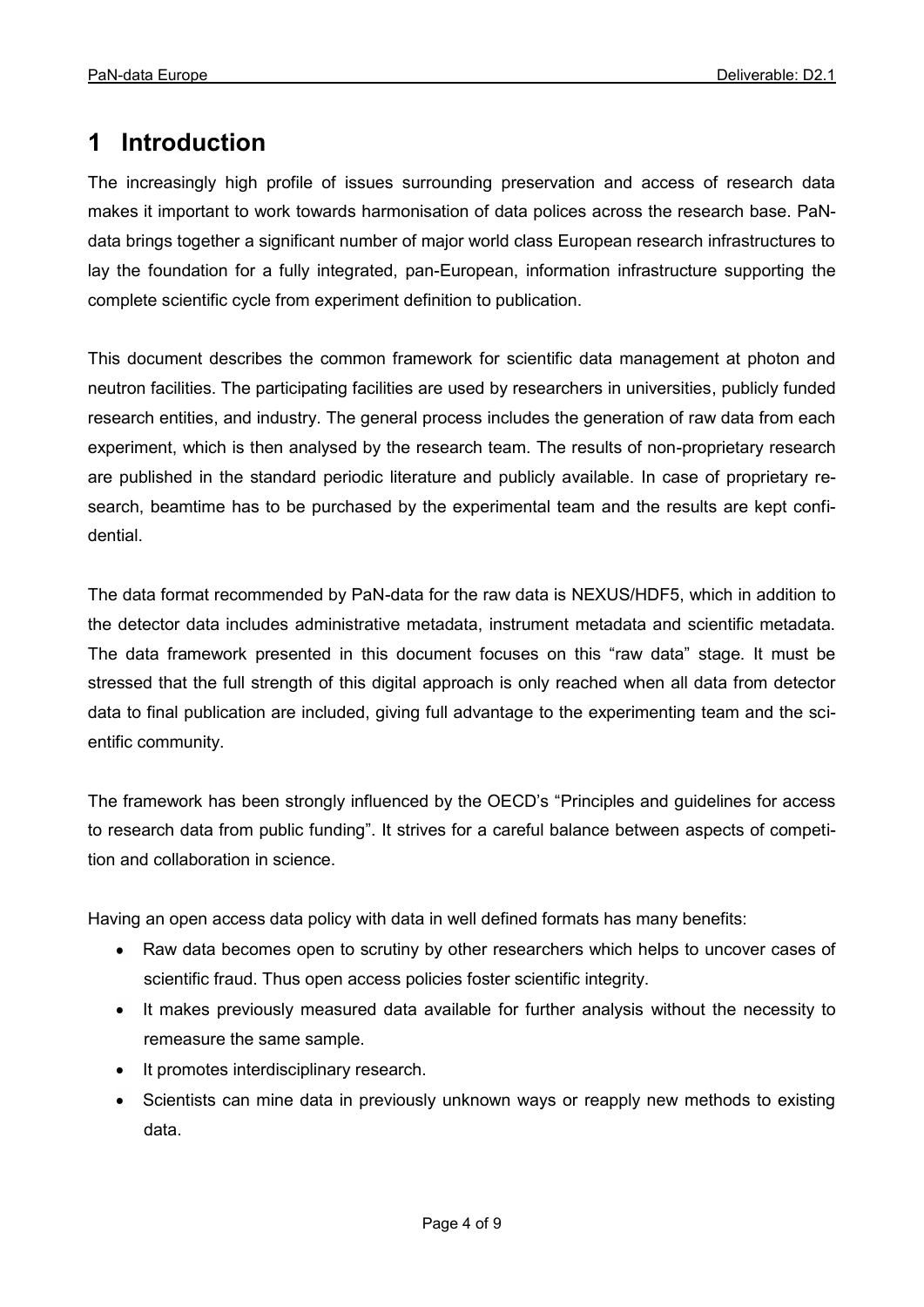There are in part controversial views concerning the ownership of raw data (e.g. universities or researchers as persons). These issues will come into play when researchers are changing affiliation. Solutions may depend on local and national rules.

#### **Recommendation**

The PaN-data consortium strongly recommends to their respective facility managements to adopt and publish the data framework. Having an identical approach to the management of scientific data will ease the life of scientists using more than one facility and add to the overall transparency of the scientific process.

#### <span id="page-4-0"></span>**2 Generic data management policy**

### <span id="page-4-1"></span>**1 General principles**

- This data management policy pertains to the ownership of, the curation of and access to experimental primary data and metadata collected and/or stored at the facility.
- 1.2. Acceptance of this policy is a condition of the award of beamtime.
- 1.3. Users must not attempt to access, exploit or distribute raw data or metadata unless they are entitled to do so under the terms of this policy.
- 1.4. Deliberate infringements of the policy may lead to denial of access to raw data or metadata and/or denial of future beamtime requests at the facility.
- 1.5. All data and metadata will be subject to the data protection legislation of the country in which the data and metadata are stored.

#### <span id="page-4-2"></span>**2. Definitions**

For the purposes of this policy:

- 2.1. The term **facility** refers to one of the Photon and Neutron facilities participating in the PaN-Data initiative.
- 2.2. The term **raw data** pertains to data collected from experiments performed on facility instruments. This definition includes data that are created automatically or manually by facility specific software and/or facility staff expertise in order to facilitate subsequent analysis of the experimental data.
- 2.3. The term **metadata** describes information pertaining to data collected from experiments instruments, including (but not limited to) the context of the experiment, the experimental team, experimental conditions and other logistical information.
- 2.4. The term **principle investigator** (PI) pertains to the PI identified on the experiment proposal. For experiments outside of the facilities proposal system, the PI is the person initiating or performing the experiment.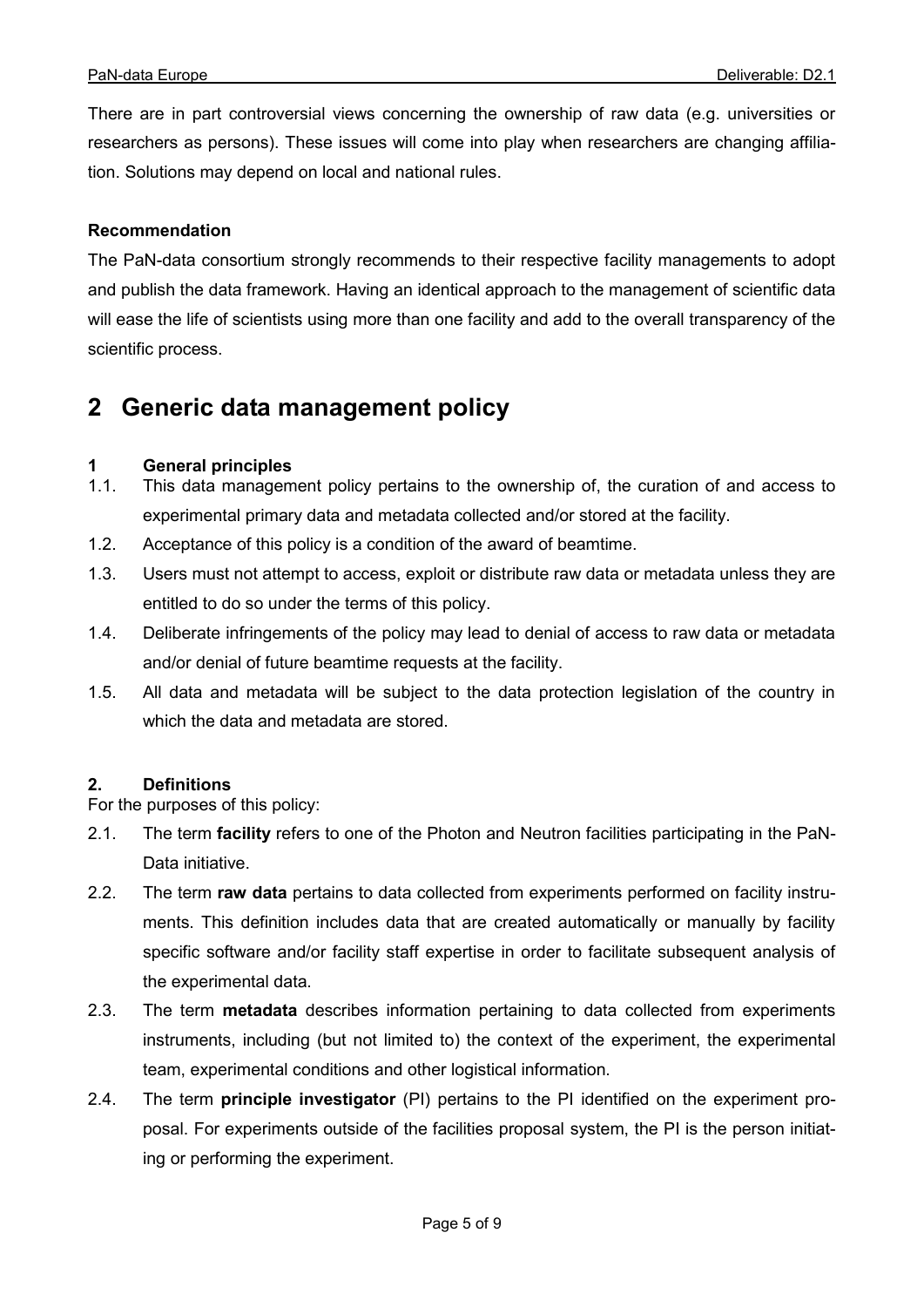- 2.5. The term **experimental team** includes the PI and any other person to whom the PI designates the right to access resultant raw data and associated metadata.
- 2.6. The term **public research** refers to research done through peer review and leading to publication(s).
- 2.7. The term **proprietary research** refers to research done through purchased (commercial) access to the research facility.
- 2.8. The term **on-line catalogue** pertains to a computer database of metadata containing links to raw data files, that can be accessed by a variety of methods, including (but not limited to) web-based browsers.
- 2.9. The term **results** pertain to data, intellectual property, and outcomes arising from the analysis of raw data. This does not include publications.
- 2.10. The term **long-term** means a minimum of 5 years and facilities will thrive for 10 years. This may obviously depend on the type and volume of data concerned and the economical consequences associated to long-term data storage. Thus the facility reserves the right to restrict the storage periods in consultation with the respective communities for high data rate instruments.
- 2.11. The term **open access** means belonging to the community at large, unprotected by copyright or patent and subject to appropriation by anyone. Open access to research data from public funding should be easy, timely, user-friendly and preferably Internet-based.

#### <span id="page-5-0"></span>**3. Raw data and associated metadata**

#### 3.1 Access to raw data and associated metadata

- 3.1.1. All raw data and the associated metadata obtained as a result of publically funded access to the research facilities are open access, with the research facility acting as the custodian.
- 3.1.2. All raw data and the associated metadata obtained as a result of proprietary research will be owned exclusively by the client who purchased the access. Proprietary users must agree with the facility management how they wish their raw data and metadata to be managed before the start of any experiment.

#### 3.2 Curation of raw data and associated metadata

- 3.2.1. All raw data will be curated in well-defined formats, for which the means of reading the data will be made available by the facility.
- 3.2.2. Metadata that is automatically captured by instruments will be curated either within the raw data files, within an associated on-line catalogue, or within both.
- 3.2.3. Data will be read-only for the duration of its life-time.
- 3.2.4. Data will be migrated or copied to archival facilities for long-term curation.
- Page 6 of 9 3.2.5. It is planned that each data set will have a unique identifier. Anybody providing data with the same identifier must make sure that the copy is identical to the data in the facility data-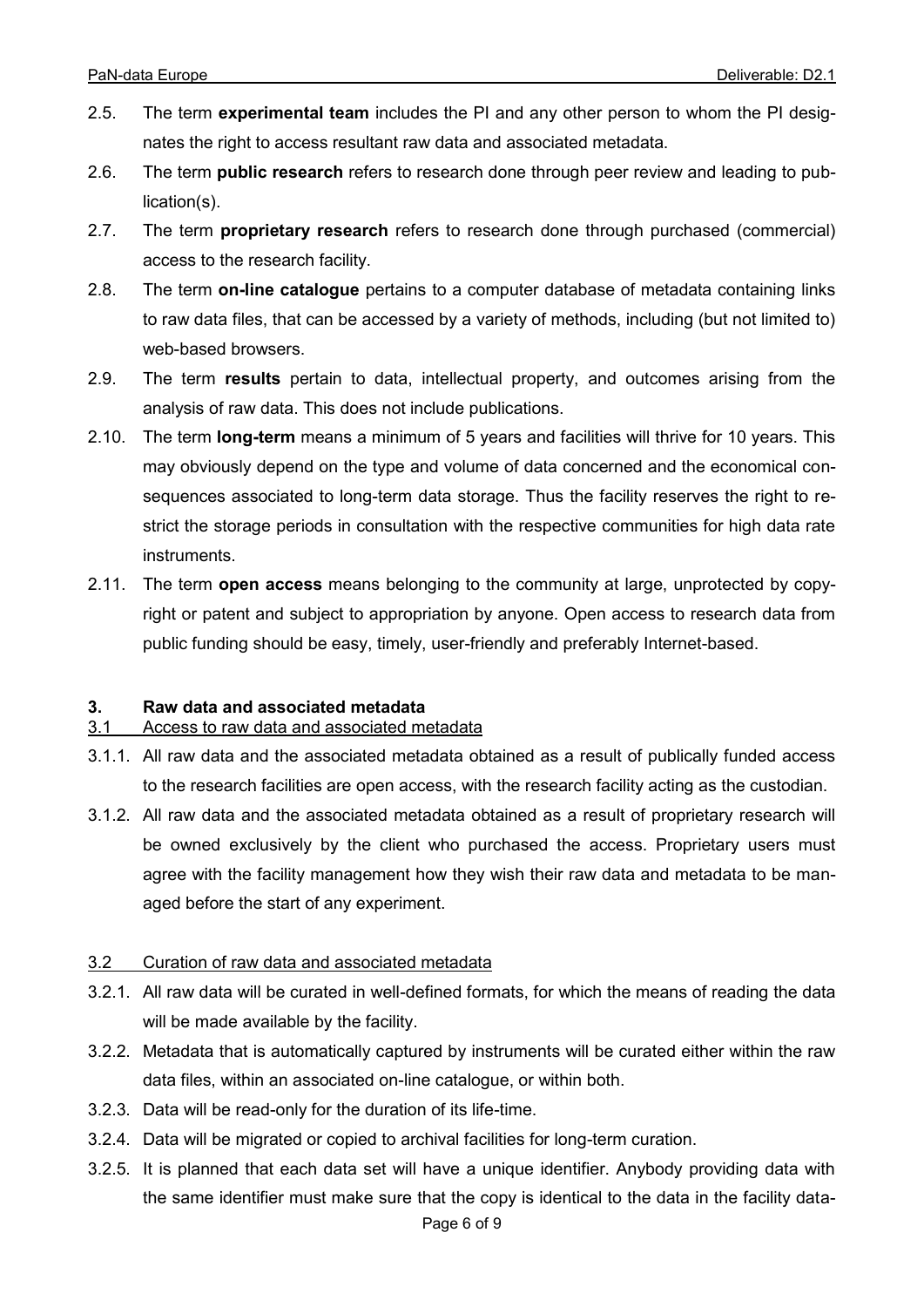base. Anybody publishing results based on open access data must quote the same identifier (and related publications if available & appropriate).

#### 3.3 Access to raw data and metadata

- 3.3.1. Access to raw data and metadata in the facility is foreseen to be via a searchable on-line catalogue.
- 3.3.2. Access to the on-line catalogue of the facility will be either open access or restricted to those who are registered users of the on-line catalogue. *(Registration may be necessary for certain access to open access data due to potential bandwidth problems with large data sets. The underlying AAI (Authentication and Authorisation Infrastructure) is being worked on within PaN-data and other EU funded projects.*)
- 3.3.3. Access to raw data and the associated metadata obtained from an experiment is restricted to the experimental team for a period of 3 years after the end of the experiment. Thereafter, it will become openly accessible. Any PI that wishes their data to remain *restricted access* for a longer period will be required to make a special case to the respective facility management. If data can only be stored at the facility for less than three years, then access is exclusive to the PI up to the end of the storage period. Data can always be made openly accessible earlier on simple request of the PI.
- 3.3.4. It is the responsibility of the PI to ensure that the experiment number is correctly entered into the metadata for each raw data set, in order to correctly associate each data set with the PI. If this is not done, the experimental team will not be able to access the data via the on-line catalogue or other users may inadvertently be given access rights to the data.
- 3.3.5. Appropriate facility staff (e.g. instrument scientists, computing group members) has access to any facility curated data or metadata for facility related purposes. Every facility will undertake that they will preserve the confidentiality of such data.
- 3.3.6 The on-line catalogue will enable the linking of experimental data to experimental proposals. Access to proposals will only ever be provided to the experimental team and appropriate facility staff, unless otherwise authorized by the PI.
- 3.3.7. The PI has the right to transfer or grant parts or all of his rights to another registered person.
- <span id="page-6-0"></span>3.3.8. The PI has the right to create and distribute copies of his raw data.

## **4. Results**

#### Ownership of results

4.1.1. Ownership of all results (intellectual property) derived from the analysis of the raw data is determined by the contractual obligations of the person(s) performing the analysis.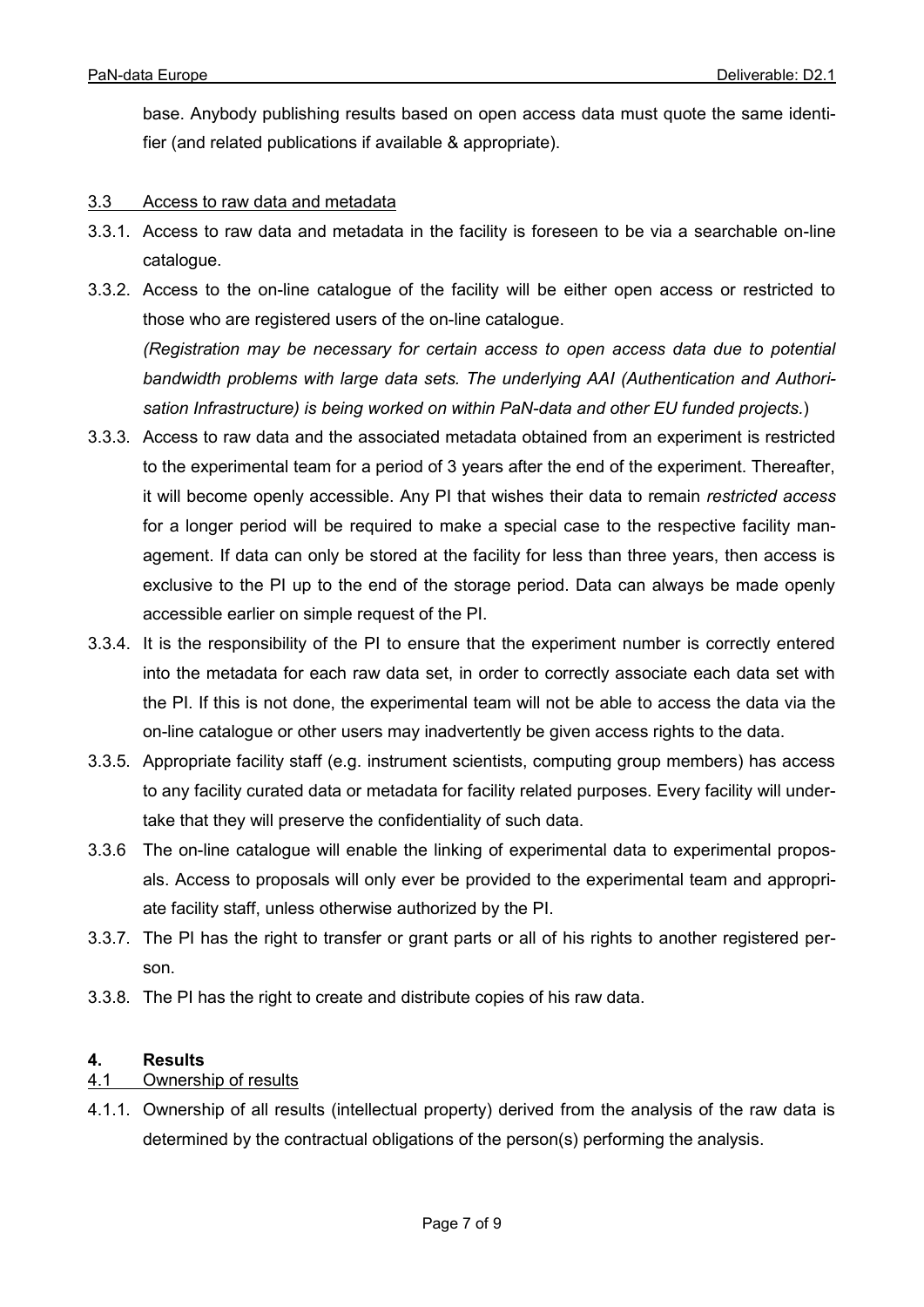#### 4.2 Curation of results

- 4.2.1. Each facility will provide a means for users to upload results and associated metadata to the facility and enable them to associate these results with raw data collected from the facility.
- 4.2.2. The upload of results and associated metadata may be subject to volume restrictions.
- 4.2.3. These results will be stored long-term by the originating facility. It will not be the responsibility of each facility to fully curate this data e.g. to ensure that software to read / manipulate this data is available.
- 4.2.4. The facility cannot be made liable in case of unavailability or loss of data.
- 4.2.5. The facility cannot be made liable in case of unavailability or loss of data analysis software.

#### 4.3 Access to results

4.3.1. Access to the results of analyses performed on raw data and metadata is restricted to the person or persons performing the analyses, unless otherwise requested by those persons. However, if the raw data being analysed is still restricted, access to the analysis results must be granted to the PI on request.

#### <span id="page-7-0"></span>**5. Good practice for metadata capture and results storage**

- 5.1. The experimental team is encouraged to ensure that experiments metadata are as complete as possible, as this will enhance the possibilities for them to search for, retrieve and interpret their own data in the future.
- 5.2. Each facility undertakes to provide means for the capture of such metadata items that are not automatically captured by an instrument, in order to facilitate recording the fullest possible description of the raw data.
- 5.3. Researchers who aim to carry out analyses of raw data and metadata which are openly accessible should, where possible, contact the original PI to inform them and suggest a collaboration if appropriate. Researchers must acknowledge the source of the data and cite its unique identifier and any publications linked to the same raw data.
- 5.4. PIs and researchers who carry out analyses of raw data and metadata are encouraged to link the results of these analyses with the raw data / metadata using the facilities provided by the on-line catalogue. Furthermore, they are encouraged to make such results openly accessible.